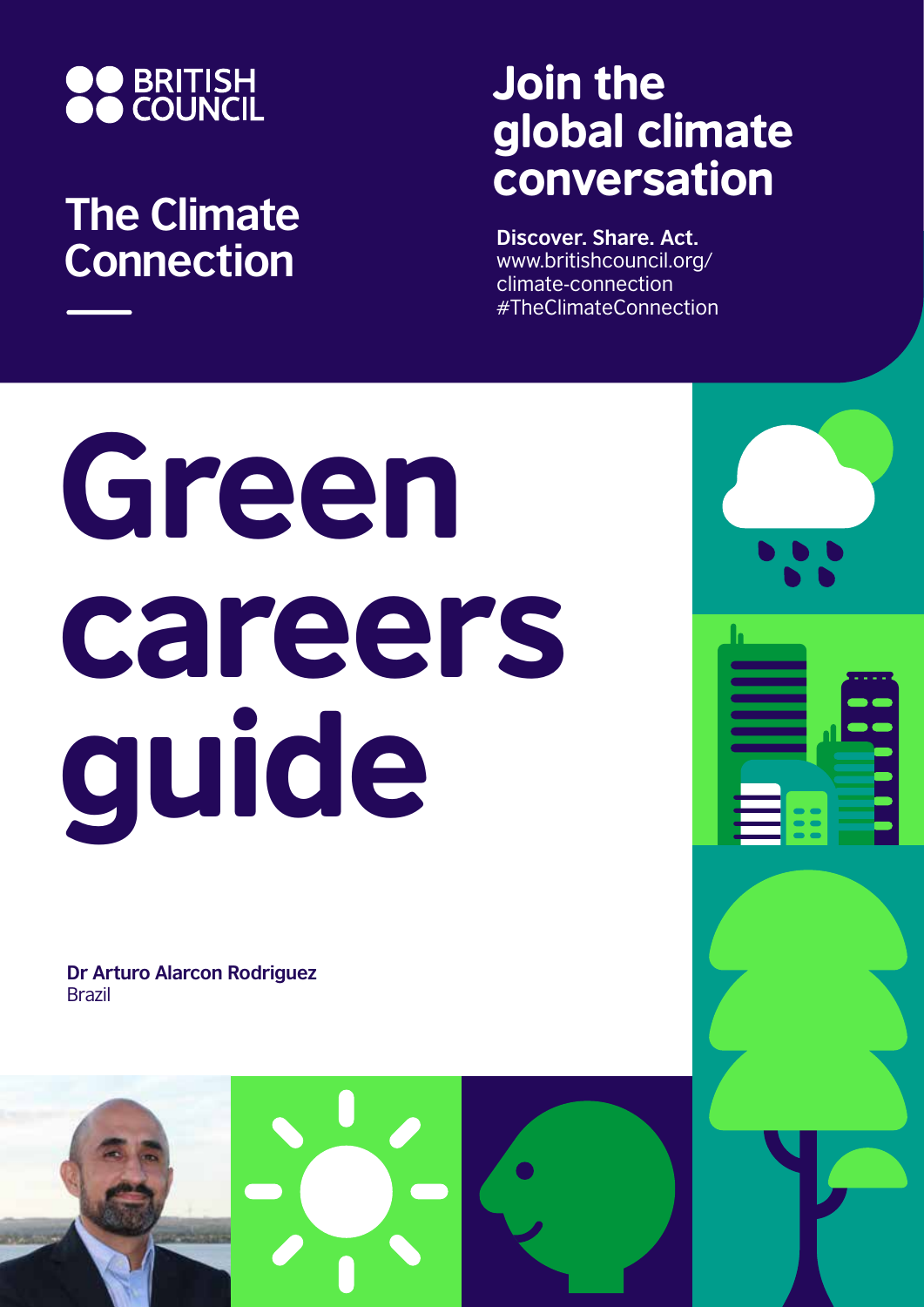## Dr Arturo Alarcon Rodriguez Brazil

**My name is Arturo Alarcon-Rodriguez, I was born and raised in Bolivia. I am an electro-mechanical engineer, and currently a senior energy specialist in the largest multinational development bank of Latin America. In 2004 I was awarded a Chevening scholarship to pursue a master´s degree at the University of Strathclyde, in Glasgow.** 

I chose the MSc in Electrical Power Engineering with Business, as I wanted to have a better understanding of the electricity industry, not only from the technical perspective, but also from the regulatory and economic point of view. Studying in the UK at that time gave me the opportunity to be in the front row of the discussions that, already in 2004, were held on the transition towards a more sustainable future. Twenty years ago, the British universities were already researching some of the innovations that are currently being implemented (such as electric vehicles and distributed generation).

In 2005, I graduated with distinction from the master's program. However, I wanted to learn more about how power systems were going to evolve and wanted to be part of that revolution. I applied to the PhD program in the Electrical and Electronic Engineering Department at Strathclyde. My PhD focused on how power systems should be planned with large numbers of distributed energy resources, that is, photovoltaic generators, electric vehicles and storage devices connected to residences. I developed and coded a computer program that could help to answer that question. My PhD experience in the UK was life changing. As I conducted my research, I was able be in touch with top researchers from all over the world, and to participate in technical discussions



about issues that still today are relevant, more than a decade later. Particularly, I feel that I had the chance to have a preview of the future, and to be prepared for it. That future is happening now.

I finished my PhD in 2009. After my graduation, I worked at the University of Strathclyde as a research assistant, at the Institute for Energy and Environment. There, I was able to participate in a project that was called "Transition Pathways towards a low carbon economy". This project discussed on how to decarbonize the British economy, something that now is happening, not only in the UK, but all over the world. The transition towards a low carbon economy is something we all need to think about now, as climate change is the most pressing issue that our society is facing, and perhaps our biggest challenge ever. Solving climate change will require not only individual action, but collective commitment to a more sustainable way of living.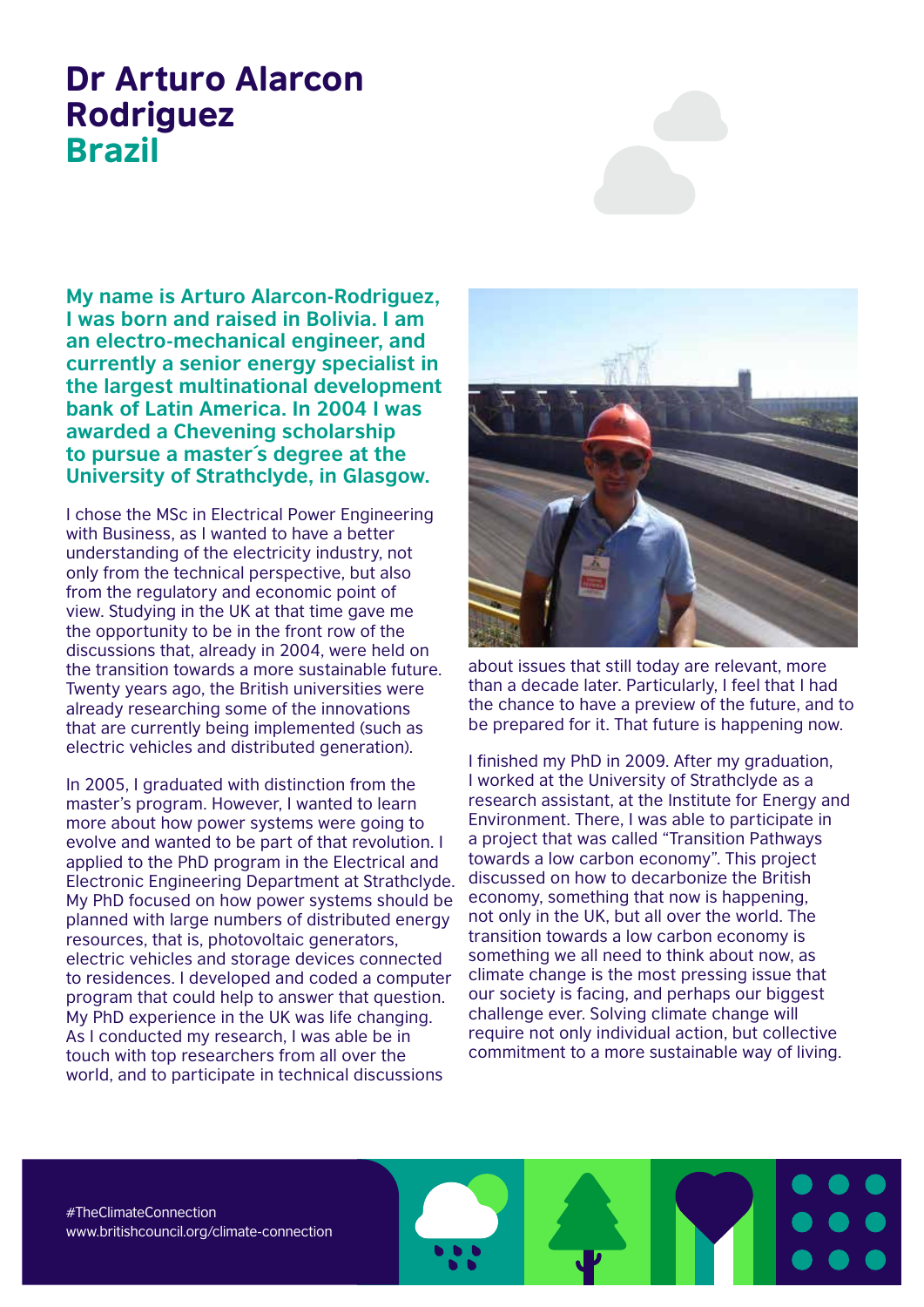

Although I loved the academic life, I also wanted to try a "hands on" job. In 2010 I applied for a job as Energy Analyst at the Energy Division of the Interamerican Development Bank, the most prominent multilateral development agency in Latin-American, which provides funding and technical cooperation to 26 countries in the region. There, I started working as an energy analyst (2010), in Washington USA, and was later appointed as energy specialist (2011), in Bolivia, and furthermore as regional energy specialist (2015), in Brazil. Since the end of 2020 I am based in Panamá. In the last decade I lived in four countries. Quite an experience!

In these roles, I lead and worked as a team member in the preparation of loans and technical assistance that helped to fund more than US\$3 billion dollars of investment in Bolivia, Brazil, Argentina, Uruguay, Paraguay, and Panamá. Although all these projects were focused in the power sector, they were also very diverse, and ranged from rural electrification with photovoltaics to hydropower development. All these projects had a direct impact on sustainable development, as it is the main role of the institution I work for.

For instance, one of the projects was a rural electrification program that allowed 15,000 people to gain access to electricity in rural Bolivia. This program also funded the installation of the first hybrid solar power microgrid for rural electrification in Bolivia, reducing the use of fossil fuels in very isolated communities. I was also the coordinator of a project that permitted the installation of a 120 MW hydroelectric power plant in Cochabamba, Bolivia, enough to provide electricity for one million people. This project was emblematic for Cochabamba, as it was also associated with the provision of fresh water. This project was very important for me, as Cochabamba is my hometown.

In Brazil, I was able to support a project for the development of more than 1,000 MW of wind farms, by means of the creation of a credit line of US\$750 million with a local bank. Moreover, I co-lead the approval of a loan of US\$600 million to provide funding to small municipalities for energy efficiency and distributed generation. As part of this project, I led the preparation creation of an online training tool that is helping Brazilian municipalities have a more sustainable use of energy.

My work at IDB also includes the opportunity to do some research, and to produced publications. For example, I have published a guide for the use of distributed solar power in social infrastructure, which was translated to four languages. Also, I have edited, and coauthored publications related to the modernization and digitalization of hydropower. In my role of energy specialist, I have participated in many speaking events, including seminars, workshops, congresses. Perhaps the highlight was my participation as the co-convener of the digitalization session in the World Hydropower Congress, that took place in France in 2019.

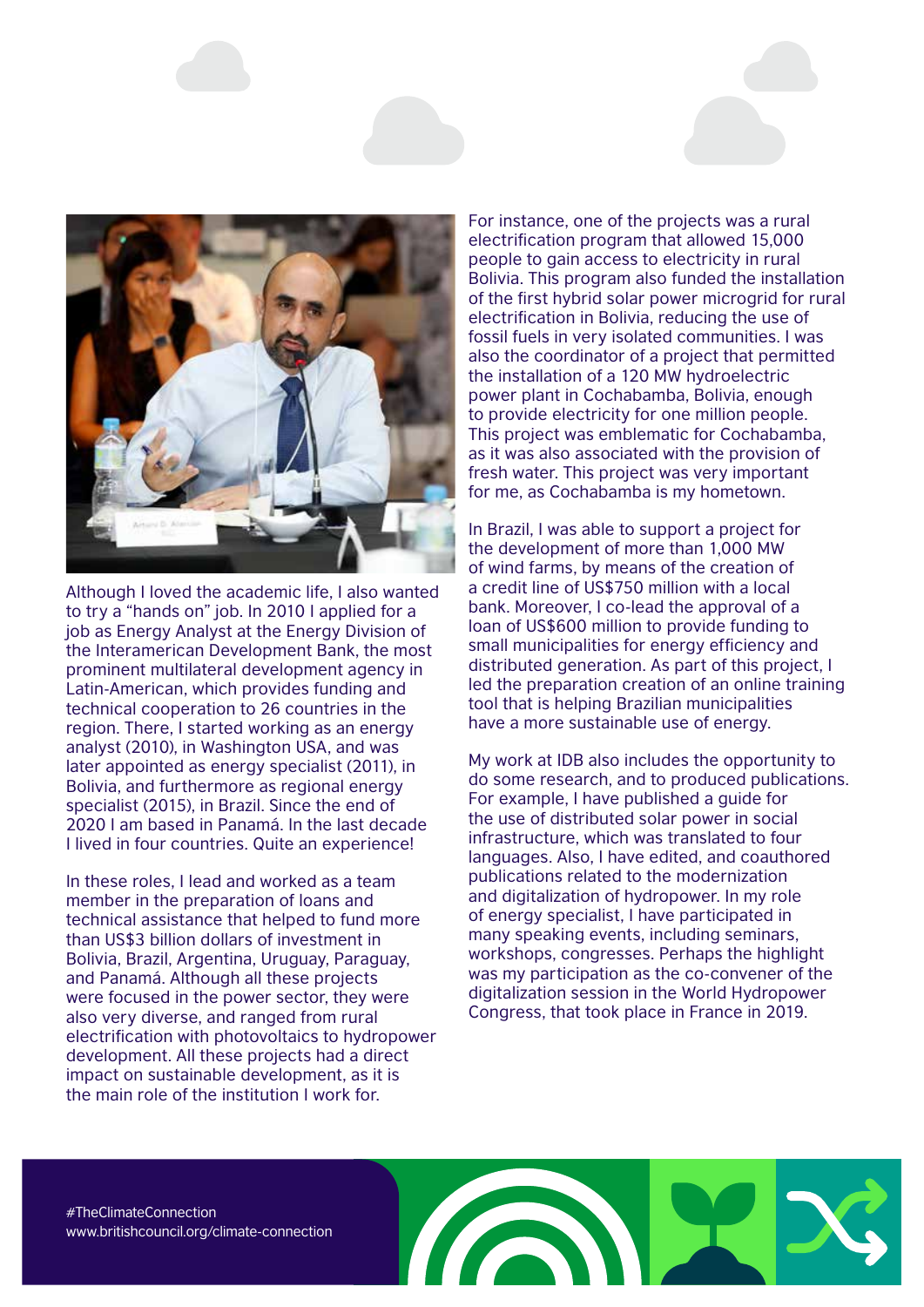

When I look back at all the places I had the chance to visit, all the people I was able to meet, and all the projects I had the chance to be involved, it seems like a dream. A dream the came true. I am sure I would not have been able to achieve it without the knowledge I gained while in the UK, and without the glimpse to the future that I was able to have back then. And perhaps the most important bit was the people I was able to meet while I did my MSc and PhD. I am still in touch with them.



We are going through difficult times, not only the COVID-19 pandemic, but also the real need to address climate change. However, I am optimistic, I believe not all are bad news, in the last decade or so, I´ve seen how the perspective and position from people in the power sector have changed. If 15 years ago distributed generation was something not taken seriously, or seen as a threat to traditional power systems, now it is a concept that is widely accepted, and already business as usual in some countries. Likewise, electric vehicles one or two decades ago were only taken seriously in research labs, now it is possible to buy several commercial models. I am very confident in human ingenuity, and I am sure that, as we were able to produce

electricity from water, sun, and wind, we will be able to build a future that is more sustainable.

The new generations are the ones that will have to lead this transformation. And they have a challenge, as things change faster every day, knowledge is produced massively, and there is already an overflow of information (and distractions). I think they will need to be flexible, to adapt constantly, and to learn how to focus on what is important. It will be key for them to find that sweet spot where you can combine your passion with your career, as that makes everything easier. If I had to give a single advice for young people entering the green industry, it would be to try always to look ahead, ten, fifteen years, and then, be prepared for the change that is coming.